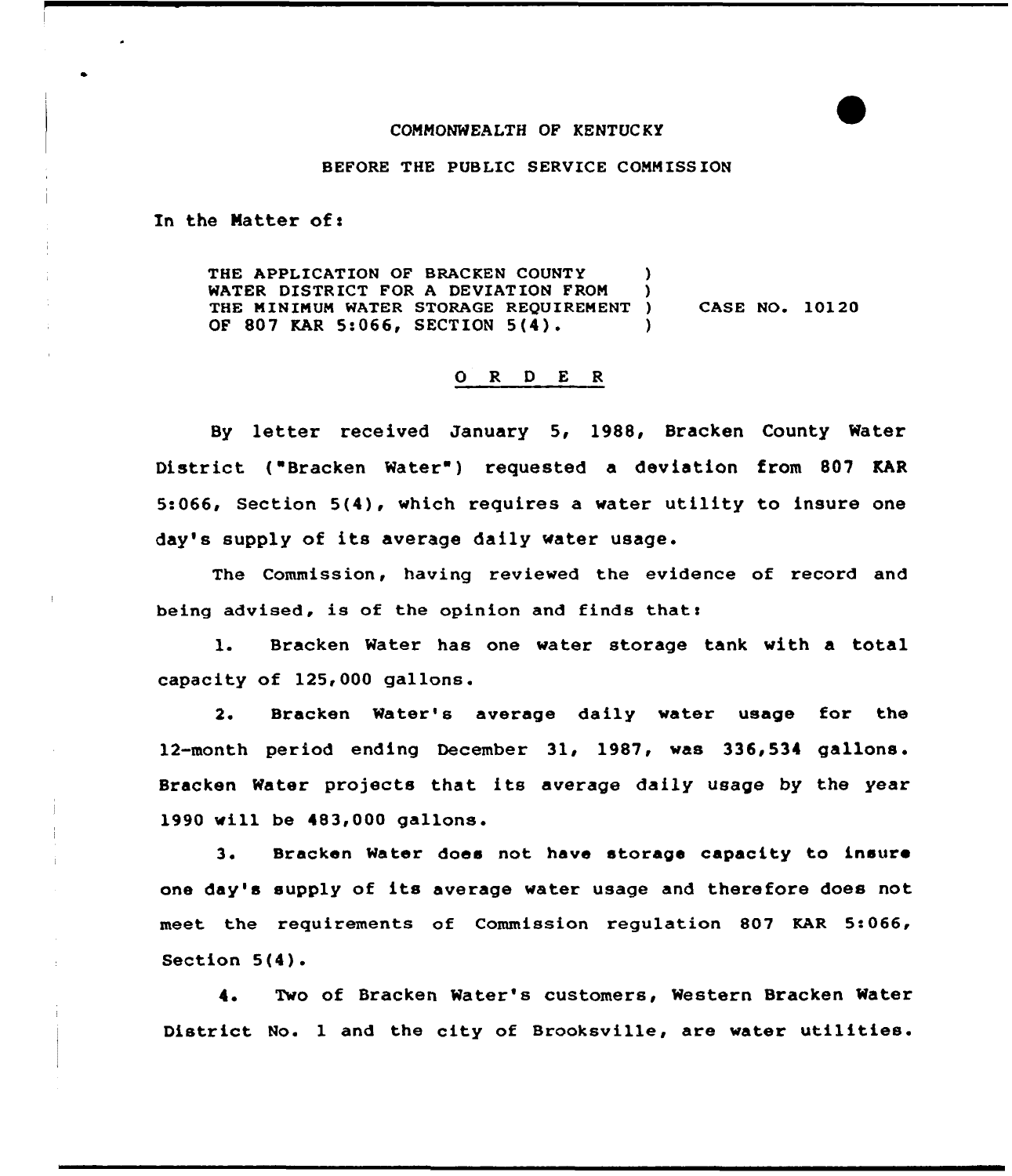They account for approximately 42 percent or 141,000 gallons of Bracken Water's average daily water usage and have a combined total water storage capacity of 215,000 gallons.

5. None of Bracken Water customers provide critical health services.

6. Bracken Water has not experienced <sup>a</sup> significant interruption in service in more than 4 years.

7. Bracken Mater should be granted <sup>a</sup> deviation from 807 KAR  $5:066$ , Section  $5(4)$  until July 1, 1991, to proceed with the construction of additional water storage to meet Commission regulations.

8. Bracken Water should take all necessary steps to increase its water storage capacity to equal or exceed its average daily usage.

IT IS THEREFORE ORDERED that:

1. Bracken Water be and it hereby is granted <sup>a</sup> deviation from 807 KAR 5:066, Section 5(4) until July 1, 1991.

2. Bracken Mater shall take all necessary actions to bring its water storage facilities into compliance with Commission regulations prior to the expiration of the deviation herein granted.

 $-2-$ 

سواست والمتعادية